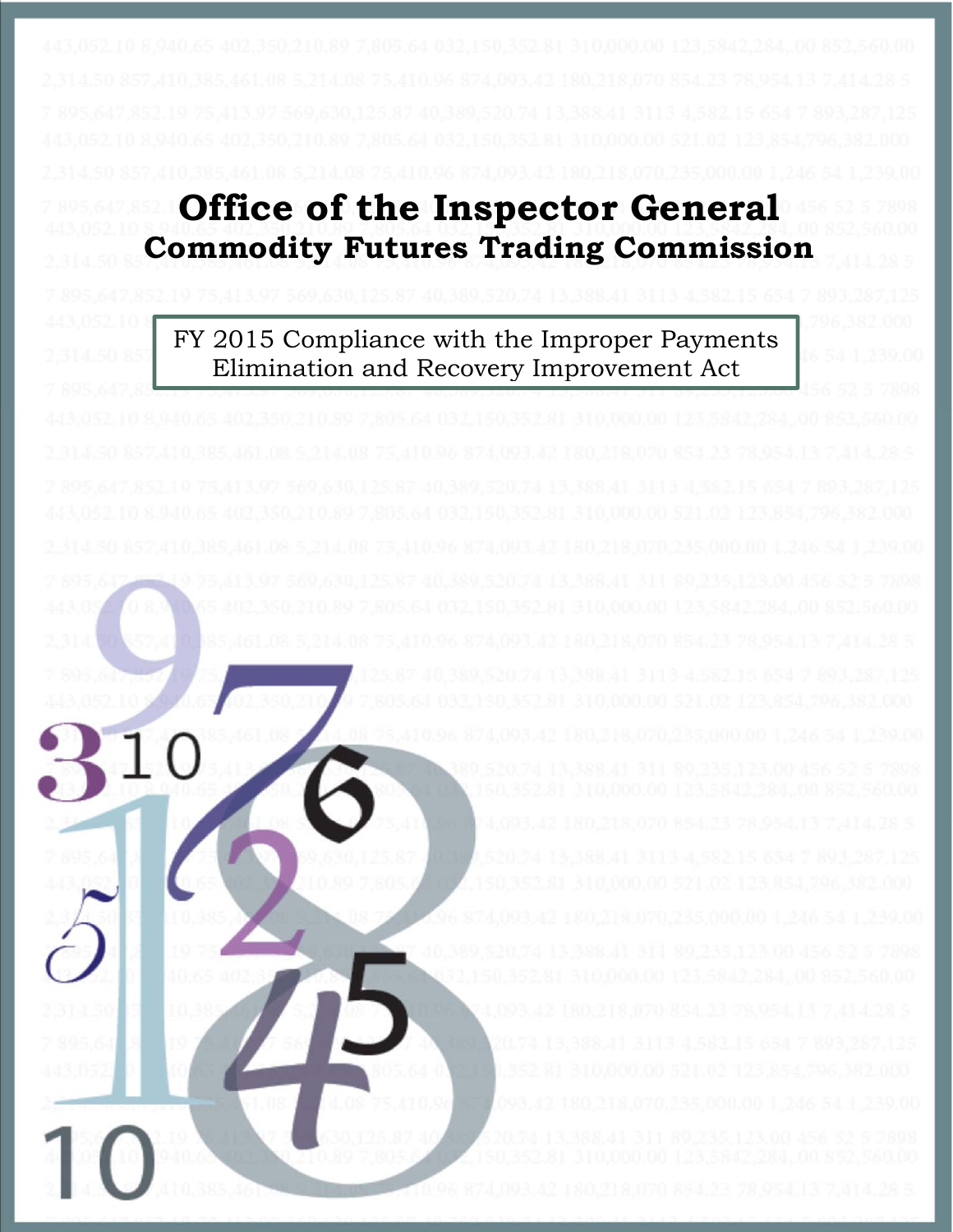#### **EXECUTIVE SUMMARY**

For the fiscal year ended September 30, 2015, the Office of the Inspector General (OIG) audited the Commodity Futures Trading Commission's (CFTC) compliance with:

- Office of Management and Budget (OMB) Circular A-136, *Financial Reporting Requirements* as they relate to the Improper Payments Elimination and Recovery Improvement Act of 2012 (IPERIA); and
- OMB Circular A-123, *Management's Responsibility for Internal Control*, Appendix C, *Requirements for Effective Estimation and Remediation of Improper Payments*.

Management is responsible for the agency's compliance with these requirements. OIG's responsibility is to express an opinion on the agency's compliance with these requirements.

In our opinion, the CFTC complied, in all material respects, with the aforementioned requirements for the fiscal year ended September 30, 2015 and its improper payment assertion for reporting made in their respective agency financial report is fairly stated. Our audit was conducted in accordance with the standards contained in Government Accountability Office's Government Auditing Standards. We believe that our audit provides a reasonable basis for our opinion.

aP Lai

A. Roy Lavik Inspector General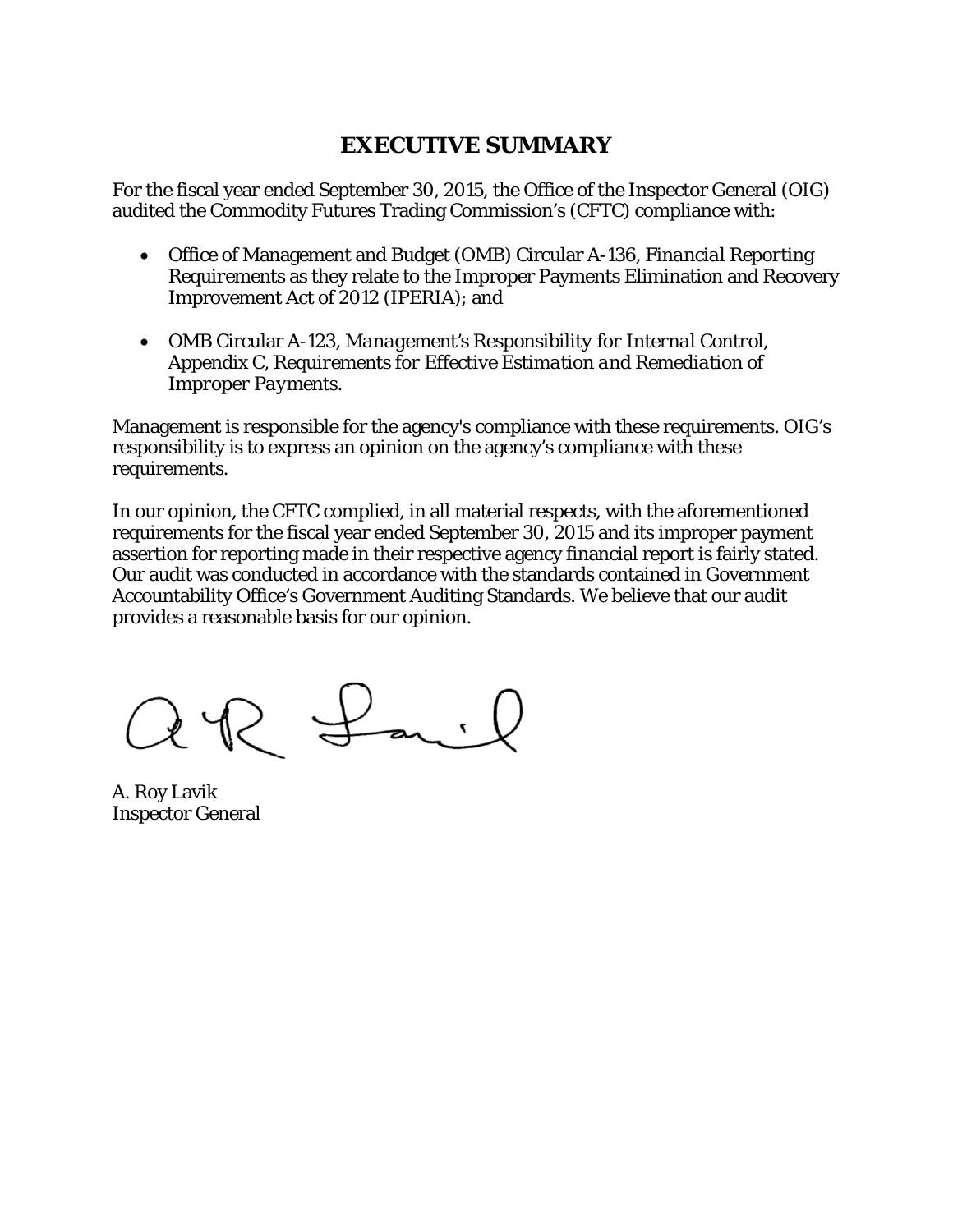

#### **U.S. COMMODITY FUTURES TRADING COMMISSION OFFICE OF INSPECTOR GENERAL**

Three Lafayette Centre 1155 21st Street, NW, Washington, DC 20581 Telephone: (202) 418-5000 Facsimile: (202) 418-5522

- **TO:** Timothy G. Massad, Chairman Sharon Y. Bowen, Commissioner J. Christopher Giancarlo, Commissioner
- **FROM:** Miguel A. Castillo, CPA, CRMA Assistant Inspector General for Auditing
- **DATE:** May 16, 2016
- **SUBJECT:** Audit of Commodity Futures Trading Commission Compliance with the Improper Payments Elimination and Recovery Improvement Act of 2012

### **Introduction**

The Office of Management and Budget guidance provided in Circular A-136, *Financial Reporting Requirements*, and Appendix C of Circular A-123, *Management's Responsibility for Internal Control*, require agencies to report detailed information on their efforts to eliminate improper payments. The Improper Payments Elimination & Recovery Improvement Act (IPERIA) of 2012<sup>1</sup> requires agencies to include all identified improper payments in the reported estimate, regardless of whether the improper payment has been or is being recovered (among other requirements). An improper payment is any payment that should not have been made or that was made in an incorrect amount or with insufficient documentation, such as:

- Incorrect amounts paid to eligible recipients,
- Payments made to ineligible recipients,
- Payments for goods or services not received,
- Duplicate payments, and
- Payments with insufficient or no supporting documentation.<sup>2</sup>

### **CFTC Improper Payments Assertions**

In its FY 2015 Agency Financial Report<sup>3</sup> (AFR), the CFTC asserted that it does not administer grant, benefit or loan programs. CFTC's most significant expenses are payroll and benefits for its employees, which are administered by the U.S. Department of Agriculture's National Finance Center and the Office of Personnel Management.

 $\overline{a}$ 

<sup>&</sup>lt;sup>1</sup> Improper Payments Elimination and Recovery Improvement Act of 2012, Pub. L. No. 112-248, 126 Stat. 2390 (2013).

 $\lambda^2$  https://paymentaccuracy.gov/about-improper-payments.

<sup>3</sup> See page 108.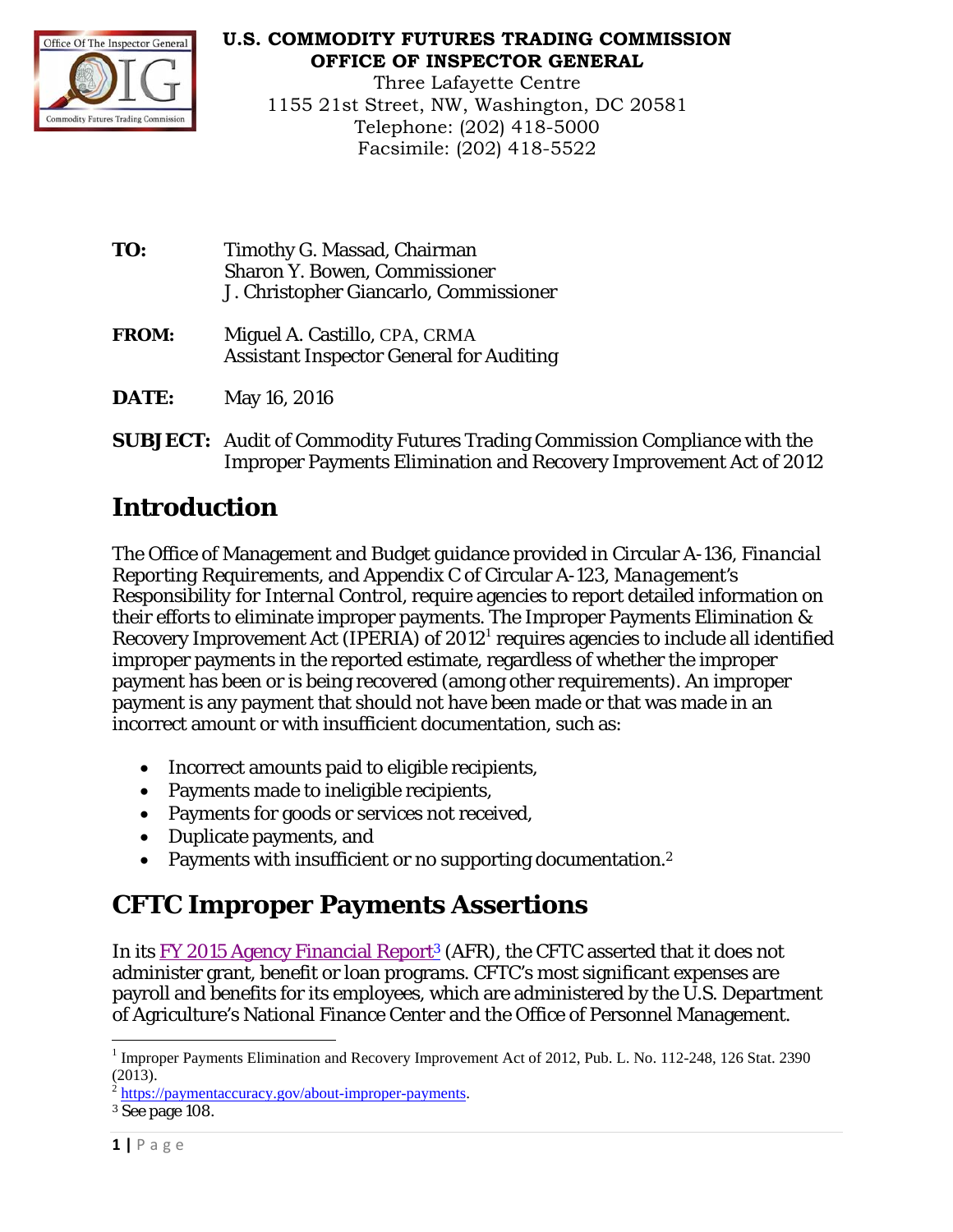CFTC's most significant non-payroll expenses are its payments to vendors for goods and services used during the course of normal operations. Based on the results of transaction testing applied to a sample of FY 2015 vendor payments, consideration of risk factors, and reliance on the internal controls in place over the payment and disbursement processes, the CFTC has determined that none of its programs and activities are susceptible to significant improper payments at or above the threshold levels set by OMB.

The CFTC also asserted that implementing a payment recapture audit program for contract payments is not cost effective and notified OMB of this determination in September 2015. In making this determination, the CFTC considered its low improper payment rate based on testing conducted over the past three years and determined that benefits or recaptured amounts associated with implementing and overseeing the program would not exceed the costs.

# **OIG Opinion**

OMB Guidance A-123, Appendix C, established an agency's improper payment reporting threshold as annual erroneous payments exceeding both 2.5 percent of program payments and \$10 million. CFTC's assertion that none of its programs [payroll and vendor payments] are susceptible to significant improper payments at or above the threshold levels set by OMB is in our opinion fairly stated. Based on independent tests conducted by the agency's public accountants, Treasury's Do Not Pay (DNP) Business Center,4 and OIG auditors, the CFTC complied, in all material respects, with the aforementioned improper payment reporting requirements for the fiscal year ended September 30, 2015.

# **Objective, Scope, Methodology**

The OIG conducted an audit to determine CFTC's compliance with improper payment requirements, as set forth in OMB Circular A-123, Appendix C; and OMB Circular A-136 for the fiscal year ended September 30, 2015.

To meet our objective, we gained an understanding of component-level controls through inquiry procedures and reviewed documentation supporting the information published in CFTC's FY 2015 Agency Financial Report. In addition, we reviewed work papers of the agency's public accountants and the improper payment report of Treasury's Do Not Pay (DNP) Business Center. The independent auditors' work papers did not identify instances of improper payments. The Do Not Pay (DNP) Business Center identified high-risk vendor records which the CFTC deactivated thereby decreasing the likelihood of improper payments to deceased individuals. The DNP business center also did not identify instances of improper payments.

 $\overline{a}$ <sup>4</sup> https://www.fiscal.treasury.gov/fsprograms/fs\_donotpaybc.htm.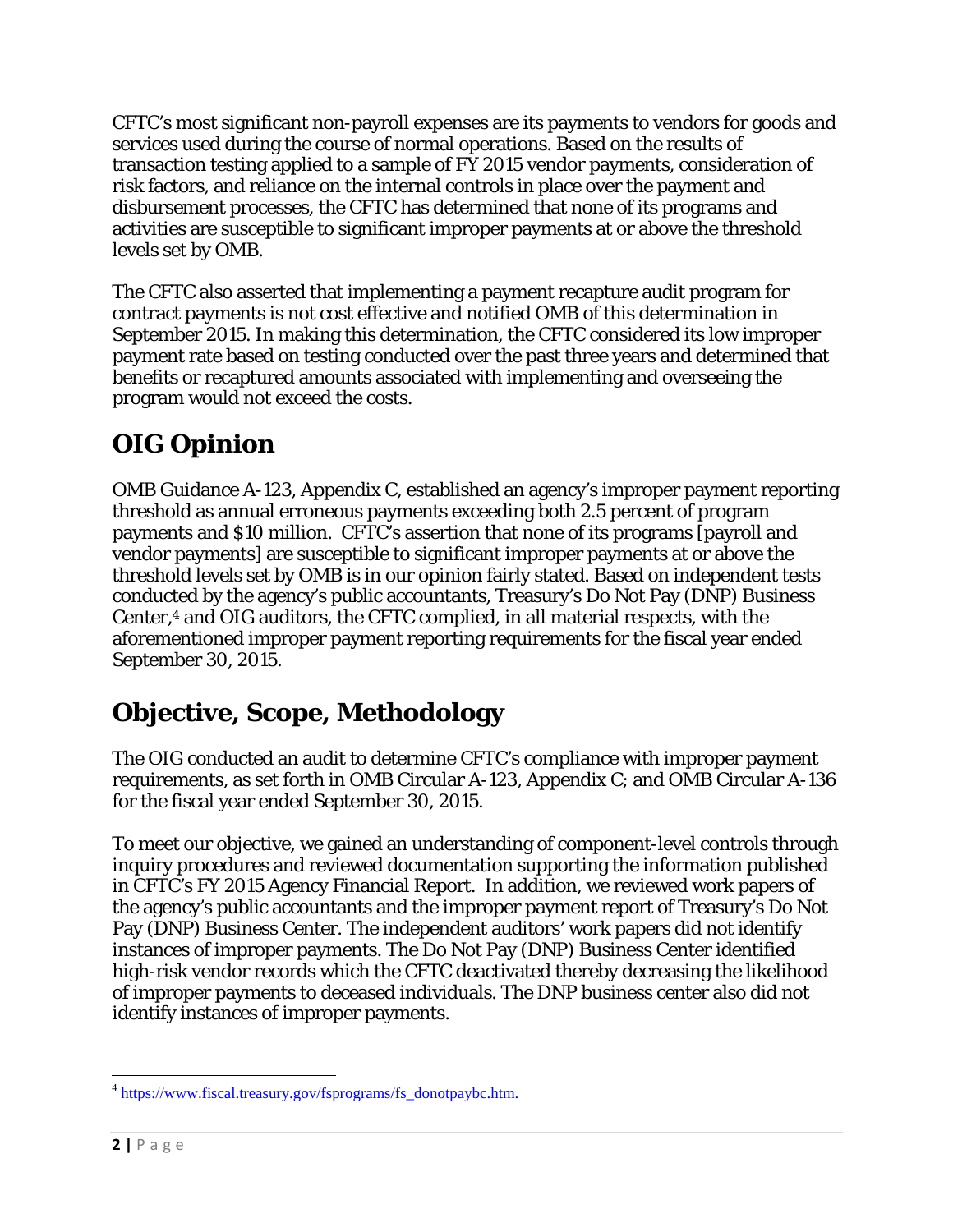Further, we independently conducted anomaly testing of FY 2015 payroll and vendor payments. Specifically, we analyzed payroll transactions by object class and made inquiries of potential anomalies. In addition, we compared payroll records to building scans to verify the existence of employees in the Washington, DC office. For vendor payments, we searched for anomalies by vendor. For this test, an anomaly was defined as an extreme value outside of a normal distribution. The sum of all potential anomalies did not meet the OMB reporting threshold.

Our audit was conducted in accordance with the standards contained in Government Accountability Office's Government Auditing Standards. We relied on payroll data extracted from the National Financial Center and vendor payment data recorded in the agency's general ledger. The agency's independent accountant report and work papers did not express deficiencies associated with payroll and vendor payments and as such we believe the data used to support our conclusion is reliable.

We provided a draft copy of the report to management for comments. Management concurred with the report. (See Appendix A)

We appreciate the courtesies provided by CFTC staff. If you any questions, please contact me at (202) 418-5084 or Timothy Peoples, lead auditor, at (202) 418-5439.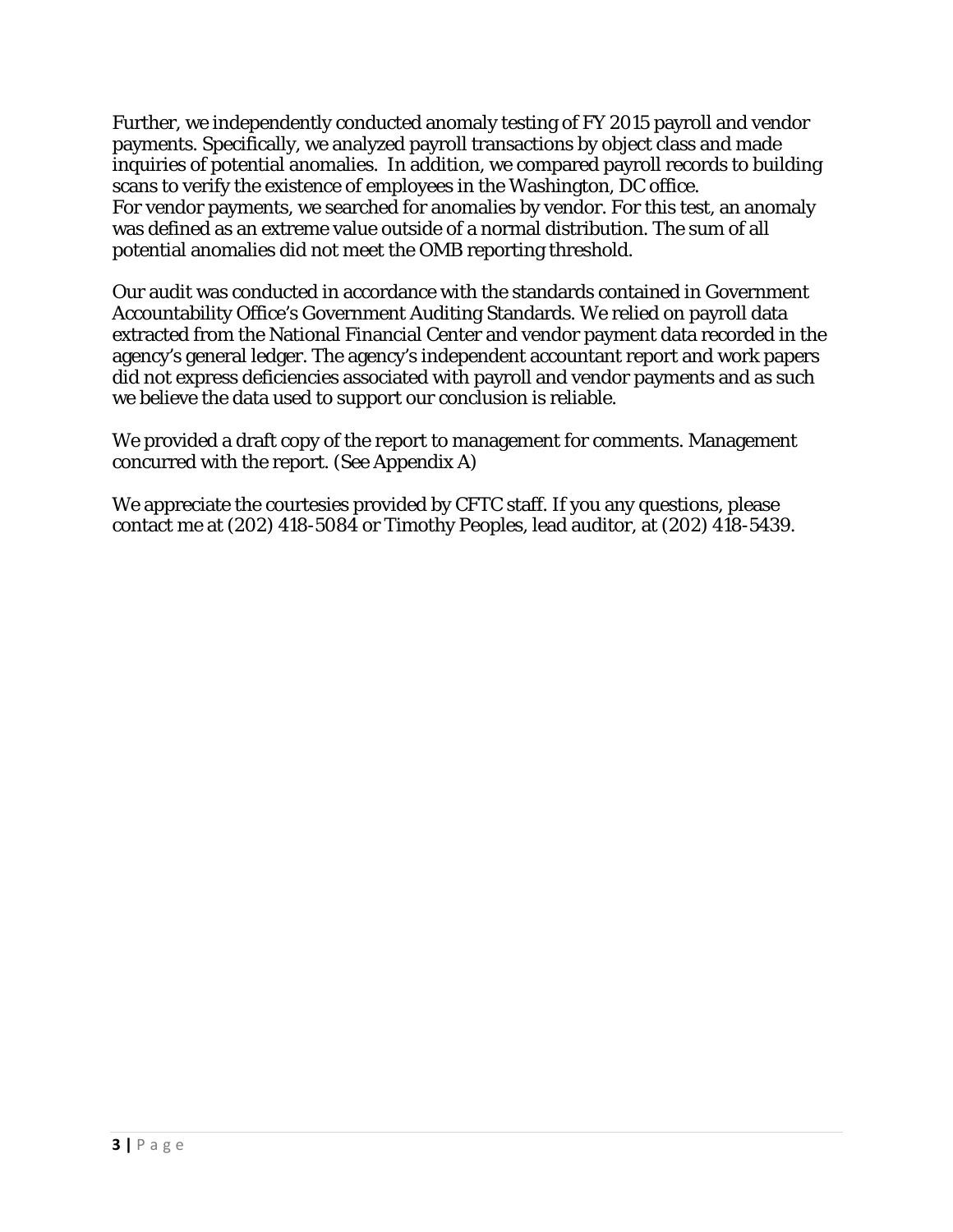**cc:** 

The Honorable Ron Johnson, Chairman, Senate Committee on Homeland Security and Governmental Affairs;

The Honorable Thomas R. Carper, Ranking Member Senate Committee on Homeland Security and Governmental Affairs;

The Honorable Jason Chaffetz, Chairman House Committee on Oversight and Government Reform;

The Honorable Elijah Cummings, Ranking Member House Committee on Oversight and Government Reform;

Mr. Gene L. Dodaro Comptroller General of the United States, United States Government Accountability Office

Mr. David Mader Controller of the Office of Federal Financial Management, Office of Management and Budget.

Anthony Thompson, Executive Director, Commodity Futures Trading Commission

Mary Jean Buhler Chief Financial Officer Commodity Futures Trading Commission

Judith Ringle, Deputy Inspector General and Chief Counsel, Commodity Futures Trading Commission